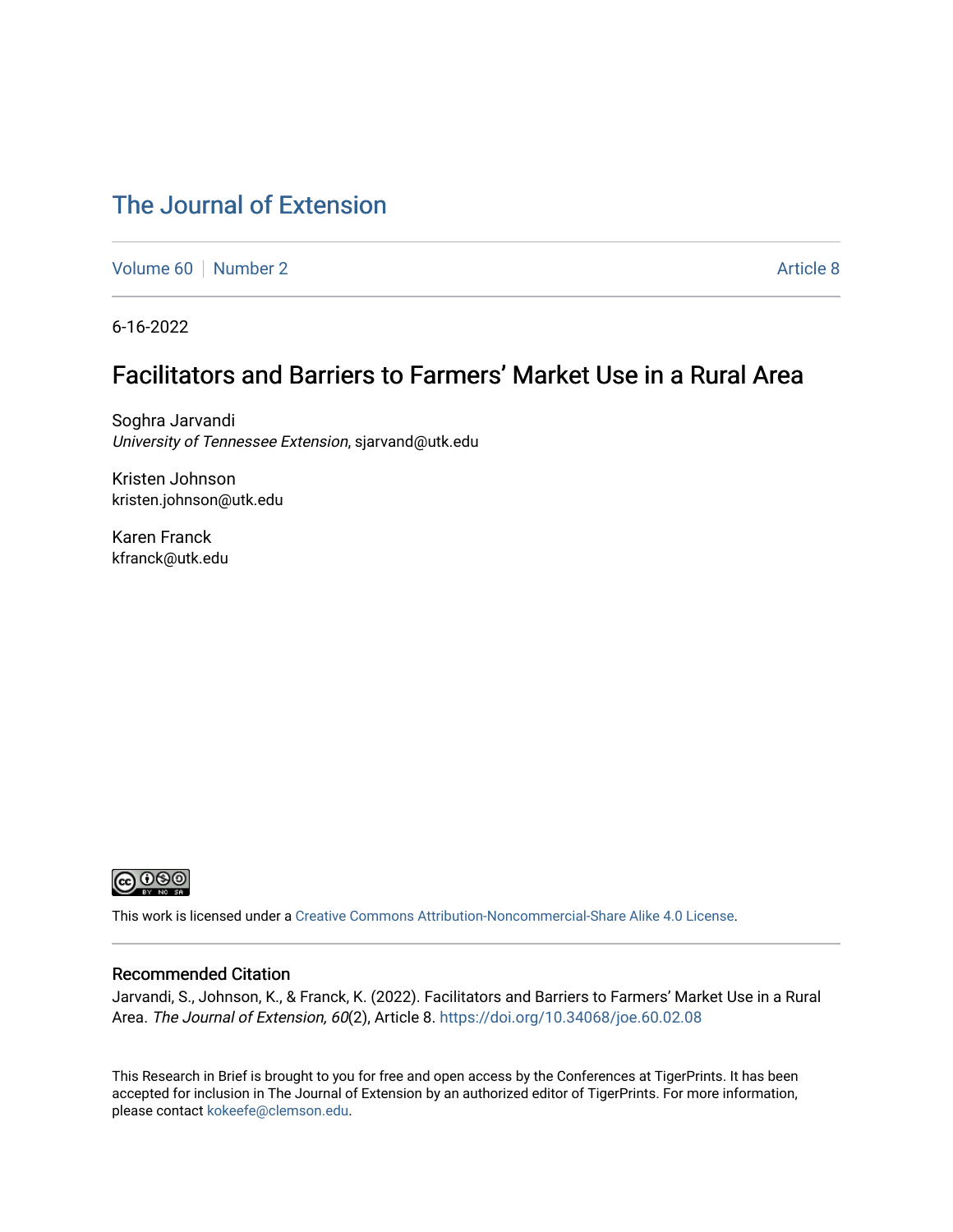## Facilitators and Barriers to Farmers' Market Use in a Rural Area

## Cover Page Footnote

This publication was supported by cooperative agreement no. NU58DP006558 from the Centers for Disease Control and Prevention. Its contents are solely the responsibility of the authors and do not necessarily represent the official views of the Centers for Disease Control and Prevention or the US Department of Health and Human Services. Authors thank the project team, especially County Extension staff for their work. We also thank county residents who participated in this study for their contributions and insights.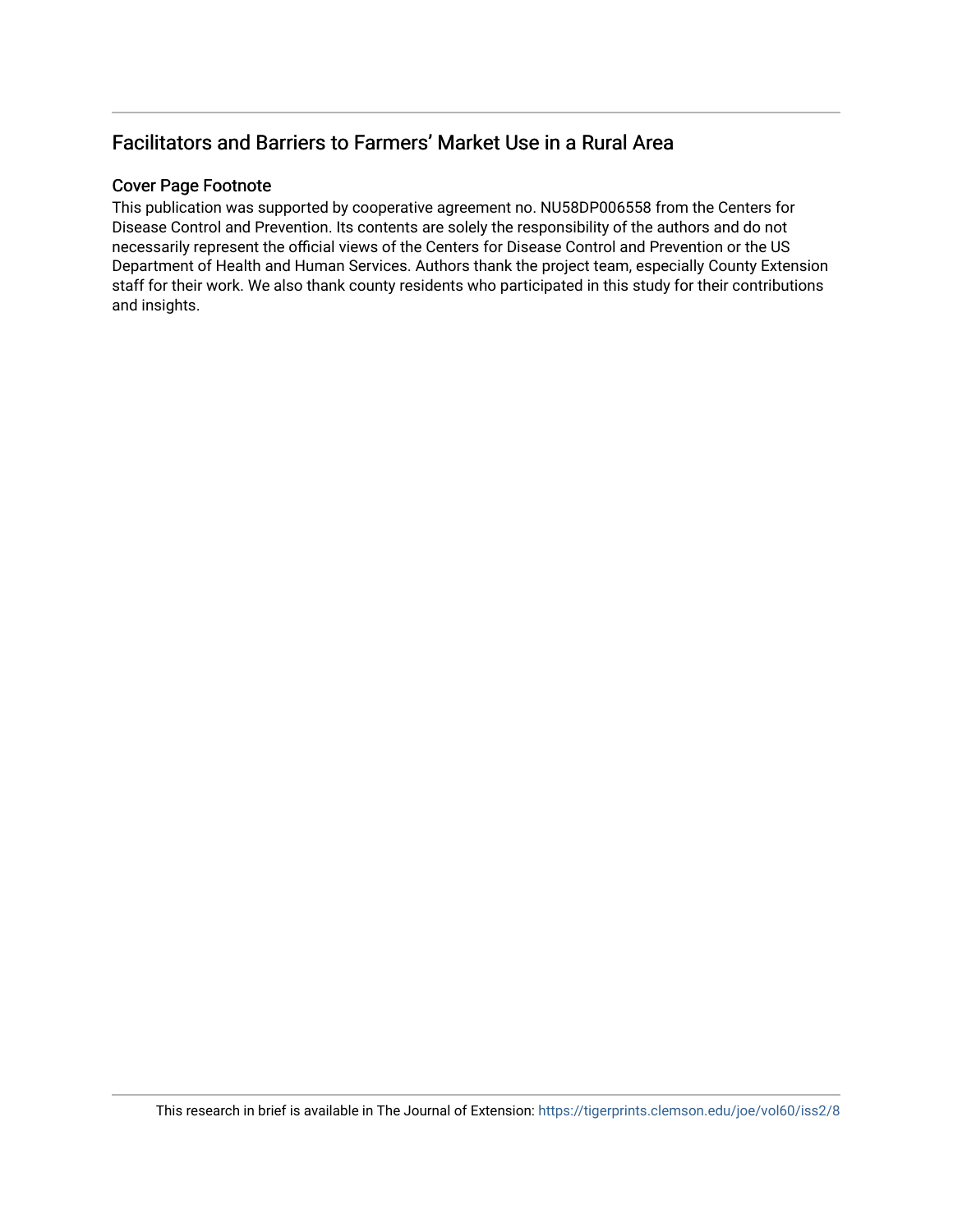

# **Facilitators and Barriers to Farmers' Market Use in a Rural Area**

Soghra Jarvandi<sup>1</sup>, Kristen Johnson<sup>1</sup>, and Karen Franck<sup>1</sup>

AUTHORS: 1University of Tennessee Extension

**Abstract**. Farmers' markets may improve access to healthful foods in rural areas. Our objective was to identify facilitators and barriers to farmers' market use in a rural county. We collected data via surveys, focus group sessions, and key informant interviews. Study participants identified the two existing farmers' markets as community assets. Barriers to use farmers' markets included inconvenient market hours, not accepting nutrition assistance program benefits, limited transportation, and limited variety. Interventions to improve food access should include ways to meet the needs of specific populations such as low-income residents and residents living in outlying areas without farmers' markets.

#### **INTRODUCTION**

Consuming a healthful diet and engaging in physical activity are critical for prevention and management of obesity and chronic conditions. Factors that influence dietary choices include individual, social, physical, and environmental (Story et al., 2008). Examples of environmental influences associated with obesity include areas with limited access to grocery stores (food deserts) and areas with a high presence of fast food and junk food (food swamps) (Cooksey-Stowers et al., 2017).

The use of farmers' markets offers a promising strategy for improving food environments to increase access to healthful foods. Previous studies have shown that farmers' market use is associated with increased intake of fruits and vegetables both among different populations (AbuSabha et al., 2011; Freedman et al., 2013) and in rural communities (Pitts et al., 2014). A systematic review of facilitators and barriers to farmers' market use found several influences on shoppers' decision to utilize markets, including economic, spatial, social, and personal factors as well as factors in service delivery (Freedman et al., 2016). Some consumers view farmers' markets as opportunities to socialize and support local communities and as a source of good quality foods. However, other consumers identify barriers to using markets, such as inconvenient locations and hours of operation (Freedman et al., 2016).

The benefits of farmers' markets extend beyond the consumer to communities and producers (Abel, et al., 1999). Despite these benefits, questions remain about whether farmers' markets are accessible to all individuals (Byker

et al., 2013). An analysis of farmers' markets in the United States found that markets are not frequently located within food deserts, but are located in geographic areas with higher socioeconomic status and a higher proportion of white residents (Schupp, 2019). In addition, limited income consumers experience several barriers to use farmers' markets, including not being able to use nutrition assistance program benefits at farmers' markets and limited transportation (Freedman et al., 2016).

With expertise in family and consumer sciences, agriculture and natural resources, and community economic development, Extension is well-poised to engage community members to identify needs and employ interventions that increase accessibility to farmers' markets for all (Civittolo, 2012). Extension's broad reach and community connections within rural and urban areas ensure that existing and newly formed farmers' markets meet the needs of communities, producers, and all community residents (Abel et al., 1999). The objective of the study described in this article was to utilize Extension's expertise and partnerships in a rural Tennessee county to identify facilitators and barriers to farmers' market use among residents.

## METHODS, STUDY, POPULATION, AND SETTING

We used data collected in an obesity prevention program, Hardeman Healthy Outreach (H20) for Healthy Weight, led by University of Tennessee Extension in Hardeman County, Tennessee. We refer to this program as "H2O" in short. H20 is a community-based project funded by the Centers for Dis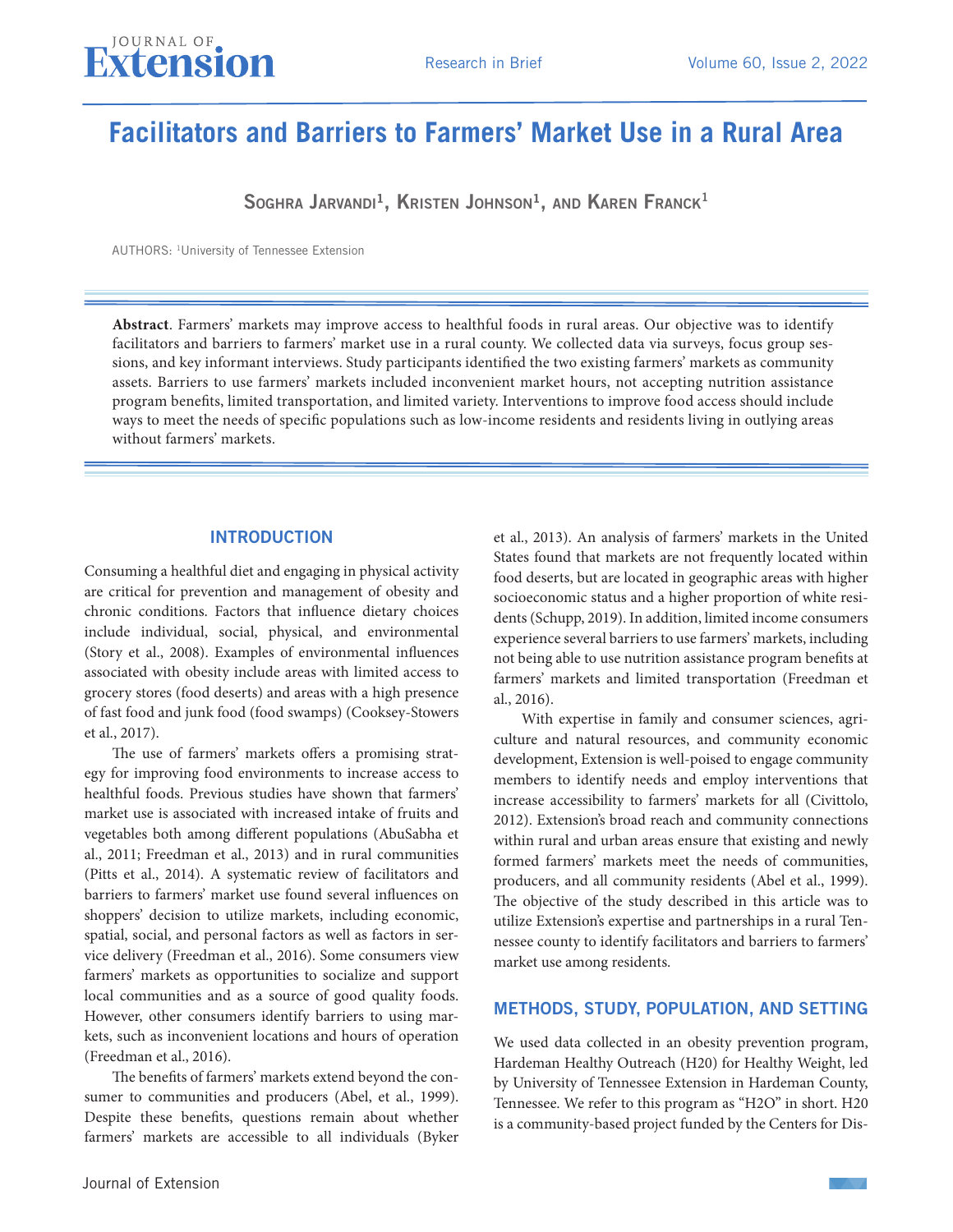ease Control and Prevention (CDC) High Obesity Program (HOP). HOP projects target counties with adult obesity rates of 40% or higher using environmental and systems level changes to improve access to healthful foods and increase physical activity.

In 2019, H2O conducted a comprehensive needs assessment to identify community challenges and facilitators for healthful behaviors within each of the nine communities (eight incorporated and one unincorporated towns) in the county, which has a total population of 25,050. For this paper, we included only data related to farmers' market use in the county.

#### **PROCEDURE**

The institutional review board for human subjects at the University of Tennessee approved the study protocol. We used several methods to collect data, including surveys, focus groups with county residents, and interviews with key informants. County Extension staff worked to identify, engage, and convene a steering committee consisting of leaders from each community and representatives from the county hospital, the health department, and the school system. Steering committee members helped recruit adults to complete the survey and to participate in focus group sessions. Extension staff identified and recruited professionals for key informant interviews. Focus group sessions lasted for about one hour, and key informant interviews lasted for about 30 minutes.

#### MEASURES

The survey consisted of questions about access to healthful foods, including a question about whether or not respondents shopped at farmers' markets located in the county. If respondents answered "no," a follow-up question was asked about the reasons for not shopping at farmers markets. For the focus group sessions and key informant interviews, we developed open-ended questions to engage participants and promote discussions about healthful behaviors.

#### DATA ANALYSIS

We analyzed survey data using descriptive analysis. We audiotaped and transcribed focus group sessions and made detailed notes for the key informant interviews. We analyzed qualitative data through content analysis, using NVivo version 10 to mine the data, create categories, and tag the data (Cresswell, 1998). We used an open coding approach to create and then aggregate the categories (Cresswell, 1998; Krueger, 2014). Two authors (SJ and KF) independently coded the transcripts, then jointly reviewed their findings and discussed any discrepancies to reach consensus.

#### RESULTS SURVEYS

Table 1 shows the demographics of respondents. Of 1,085 surveys collected, 990 were complete and included in this analysis. Most respondents were female (79%), White (77%), and aged 18–64 years (78%). Demographic compositions in the study sample were different from those of the county (U.S. Census Bureau). Also, 7% of participants reported receiving Supplemental Nutrition Assistant Program (SNAP) benefits, which was less than half of the rate in the county (TN Department of Human Services).

More than half of participants reported that they buy fruits and vegetables at the farmers' markets (Figure 1). Regarding the reasons for not shopping at farmers' mar-

Table 1. Demographics of Survey Participants Compared with the County

|                                                              | <b>Surveys</b> | <b>Focus Groups</b> | <b>Hardeman County</b> |
|--------------------------------------------------------------|----------------|---------------------|------------------------|
| $\mathbf n$                                                  | 990            | 61                  | 25,050                 |
| Gender, percent                                              |                |                     |                        |
| Female                                                       | 79%            | 67%                 | 45%                    |
| Male                                                         | 21%            | 33%                 | 55%                    |
| Age group, percent                                           |                |                     |                        |
| $18-64$ years                                                | 78%            | 62%                 | 62%                    |
| $\geq 65$ years                                              | 22%            | 38%                 | 19%                    |
| Race, percent                                                |                |                     |                        |
| Black                                                        | 21%            | 21%                 | 42%                    |
| White                                                        | 77%            | 77%                 | 55%                    |
| Other                                                        | 2%             | 2%                  | 3%                     |
| Individuals who reported<br>receiving SNAP benefits, percent | 7%             |                     | 18%                    |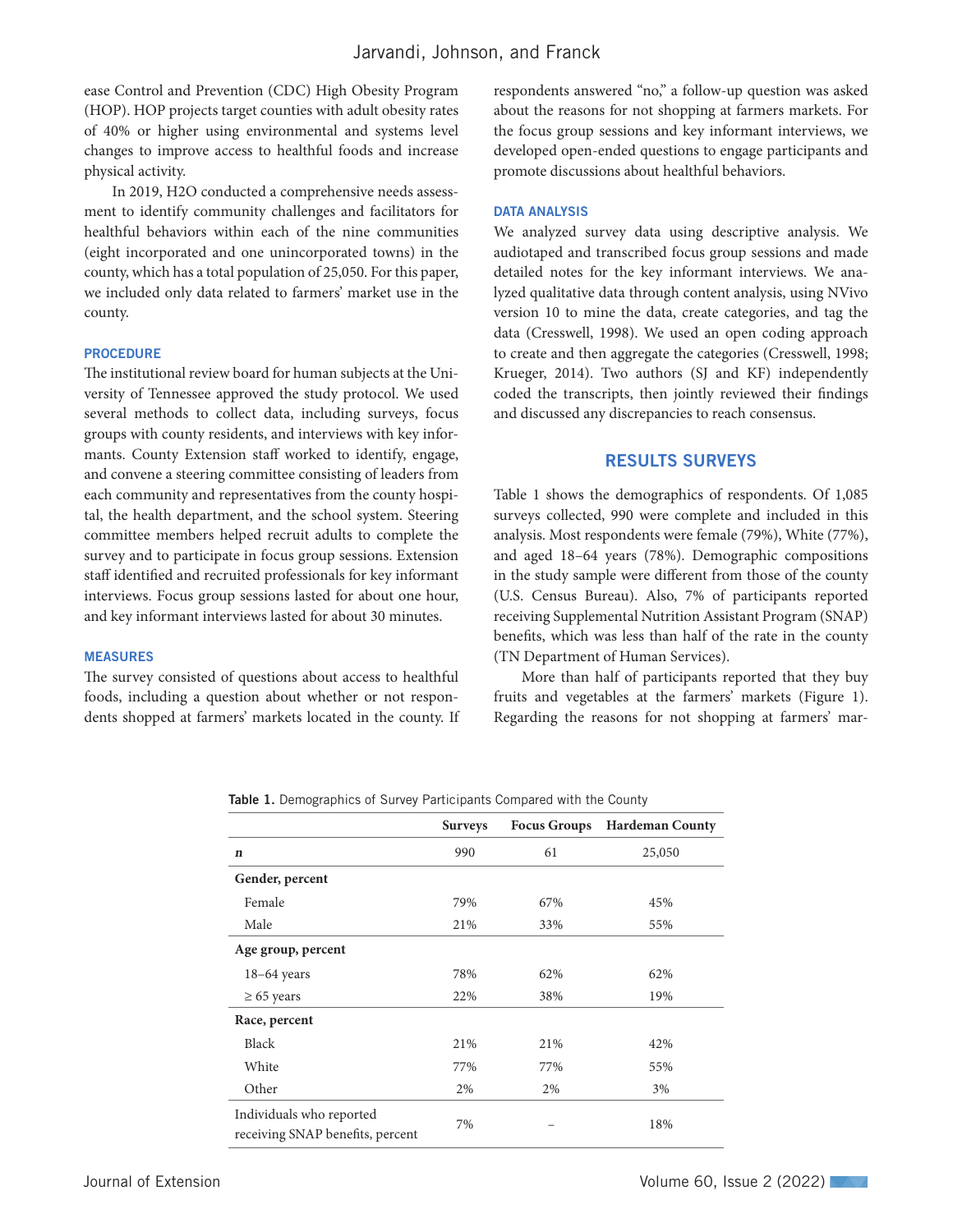## Facilitators and Barriers to Farmers' Market Use in a Rural Area



Figure 1. Shopping at the farmers' markets.

kets, the most common reported reason was that "they are not open during the hours I usually shop," followed by "not enough variety" (Figure 1).

### FOCUS GROUP SESSIONS AND INTERVIEWS

A total of 61 residents participated in nine focus group sessions conducted in different locations across the county. Table 1 shows the demographics of participants. Most participants were female (67%), White (77%), and aged 18–64 years (62%). In addition, a total of 25 professionals and community leaders participated in the key informant interviews, including civic leaders, health care professionals, educators from public schools and Head Start, faith-based leaders, business owners, and volunteers. About half of interview participants were female (48%) and about one fourth were African American (28%).

#### COMMUNITY ASSETS

This rural county has two farmers' markets located in two different incorporated towns—one in the middle of the county with over 5,000 residents and the other in the southwest corner of the county with almost 500 residents. Participants from six of the nine communities identified the two existing farmers' markets as assets that increased access to healthful foods for residents. Overall, there were 19 positive comments about the farmers' markets. Most of these positive comments (13 of the 19) were made by participants who resided in the two communities where the markets were located.

Positive comments included basic statements about the value of the markets such as: "The farmers' market is good," and "Great farmers' market in [town]." Other positive comments were related to the number of customers: "[Town's] got [a farmers' market] and they do pretty good. I mean they draw a lot of people in."

Participants also commented about the importance of being able to buy fresh produce from local producers. Typical comments included:

"I try to buy [at the farmers' market] to support the community."

"I will go to [community name] for the farmer's market because those are our neighbors, so to speak."

#### **BARRIERS**

Participants from five of the nine communities identified challenges related to shopping at farmers' markets located in the county. Overall, there were 13 comments related to barriers. Neither of the two farmers' markets accepted SNAP Electronic Benefit Transfer (EBT) and participants identified this as a barrier for low-income customers. Comments included:

"The new farmers' market is open one day a week . . . but does not accept EBT."

"Most people here use an EBT card and they can't take that to the farmers' market."

Another barrier was distance to the markets for people who lived outside of the two communities where the markets were located. Comments included: "I am not driving [15 miles away]," and "That's a long way away." However, some commented that they would be willing to drive farther away for markets that had a better variety such as, "[Market outside of the county] is further mileage, but it's just more to get when you're there."

Lack of variety was identified as another barrier. This included markets that focused more on crafts and other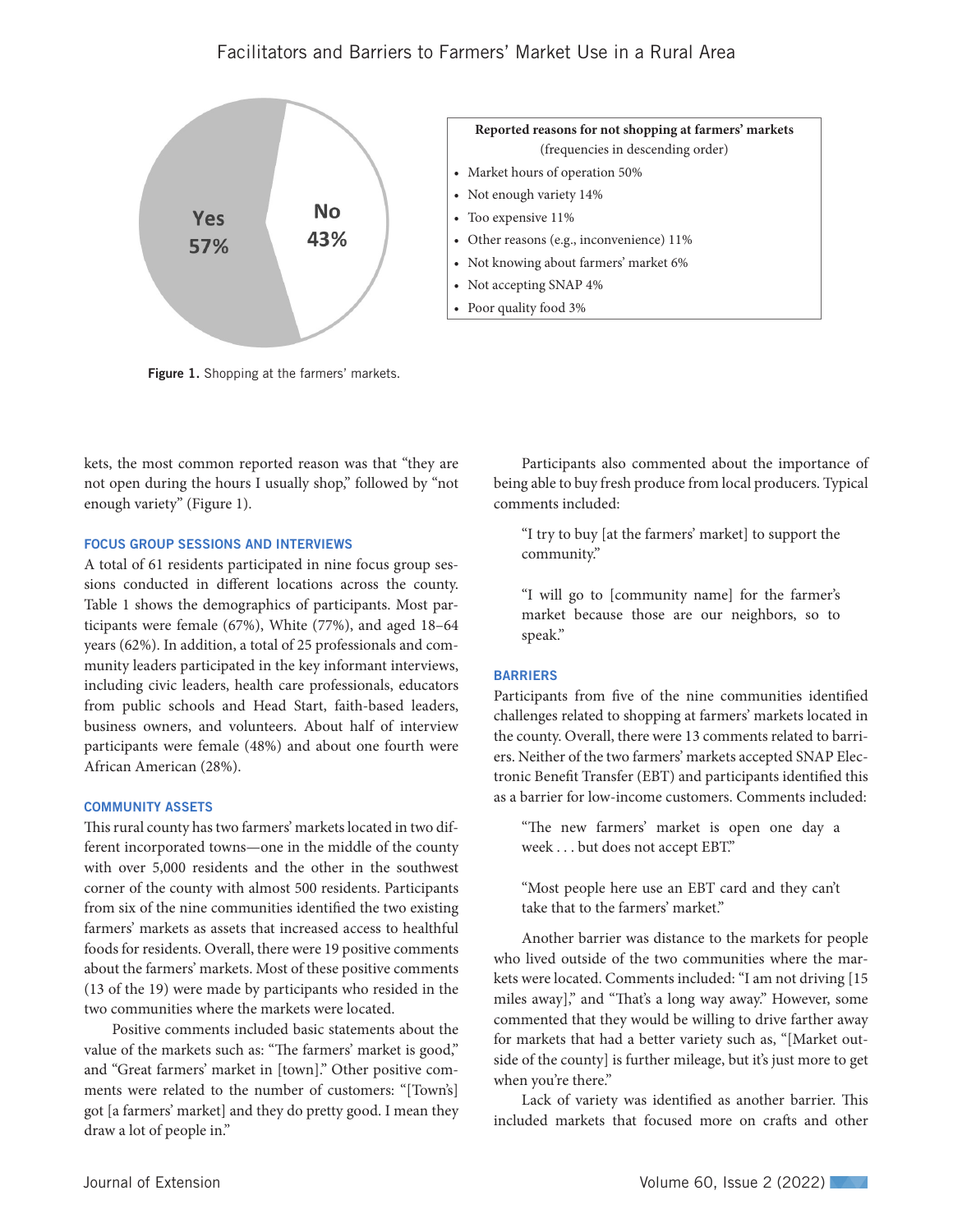goods than food and markets that did not have enough vendors to provide produce. Typical comments included:

"The farmers' markets here are getting very distracted away from food."

"The struggle is to get people to bring the food that they do grow that they have left over."

### **DISCUSSION**

The objective of our study was to identify facilitators and barriers to farmers' market usage among residents of a rural county with a high obesity rate. Survey results indicate that over half of respondents shopped at the local markets. Our qualitative findings support the survey results, with several participants identifying the markets as community assets and an important means to support local producers and businesses.

Similar to previous studies (Freedman et al., 2016), we found that farmers' markets are perceived as important sources for healthful foods, and shopping at local farmers' markets is viewed as an opportunity to support local communities. With regards to barriers for not using farmers' markets, survey findings and qualitative findings were different. Survey respondents identified inconvenient market hours as the top barrier. However, participants in focus group sessions and interviews identified additional barriers that are especially relevant for low-income residents, including not being able to use EBT and lack of transportation. Given that only 7% of our survey sample reported participating in SNAP, this may explain why financial and transportation challenges were not highlighted in the survey's findings.

One important aspect to keep in mind is that farmers' markets have to compete with other food retailers and other markets. A struggle in rural farmers' markets can be finding vendors who provide enough produce with a wide variety to entice customers. Our study illustrates that some people are willing to go farther to buy produce from markets in other counties, but residents would prefer to shop nearby to support their farmers and communities

Findings of our study indicate the importance of conducting needs assessments that include multiple methods, when possible, to provide a more comprehensive understanding of community needs. The demographic characteristics of survey respondents and focus group participants differed from the county population in terms of race and gender, and so, our findings may not be representative of all Hardeman County residents. Future studies should include low-income populations to capture their specific challenges related to healthful foods access. Our findings also highlight the importance of identifying community assets and facilitators for healthful behaviors rather than focusing only on needs and barriers. In initiatives that target health issues like obesity, a strengths-based approach to needs assessment allows community members to focus both on positive aspects of where they live as well as to identify potential solutions to challenges. Furthermore, these results indicate the importance of tailoring food access interventions to address challenges for specific populations such as low-income residents as well as residents living in outlying areas without farmers' markets.

## LESSONS LEARNED AND IMPLICATIONS FOR PRACTICE

The results showed that farmers' markets are perceived as community assets. However, barriers may limit usage by certain community members. Extension personnel may benefit from using multiple assessment methods, including surveys, focus group sessions, and key informant interviews, to understand the role of farmers' markets in rural communities. Extension can play an important role in convening multi-sector partnerships to address barriers for farmers' market usage to help ensure accessibility to healthful foods for all community members.

## **REFERENCES**

- Abel, J., Thomson, J., & Maretzki, A. (1999). Extension's role with farmers' markets: Working with farmers, consumers, and communities. *Journal of Extension*, *37*(5). https://archives.joe.org/joe/1999october/a4.php
- AbuSabha, R., Namjoshi, D., & Klein, A. (2011). Increasing access and affordability of produce improves perceived consumption of vegetables in low-income seniors. *Journal of the American Dietetic Association*, *111*(10), 1549–1555.
- Byker, C. J., Misyak, S., Shanks, J., & Serrano, E. L. (2013). Do farmers' markets improve diet of participants using federal nutrition assistance programs? A literature review. *Journal of Extension*, *51*(6). https://archives.joe. org/joe/2013december/a5.php
- Civittolo, D. (2012). Extension's role in developing a farmers' market. *Journal of Extension*, *50*(1). https://tiger prints.clemson.edu/joe/vol50/iss1/15/
- Cooksey-Stowers, K., Schwartz, M. B., & Brownell, K. D. (2017). Food swamps predict obesity rates better than food deserts in the United States. *International Journal of Environmental Research and Public Health*, *14*(11), 1366.
- Cresswell, J. W. (1998). *Qualitative inquiry and research design: Choosing among five traditions*. Sage.
- Freedman, D. A., Choi, S. K., Hurley, T., Anadu, E., & Hébert, J. R. (2013). A farmers' market at a federally qualified health center improves fruit and vegetable